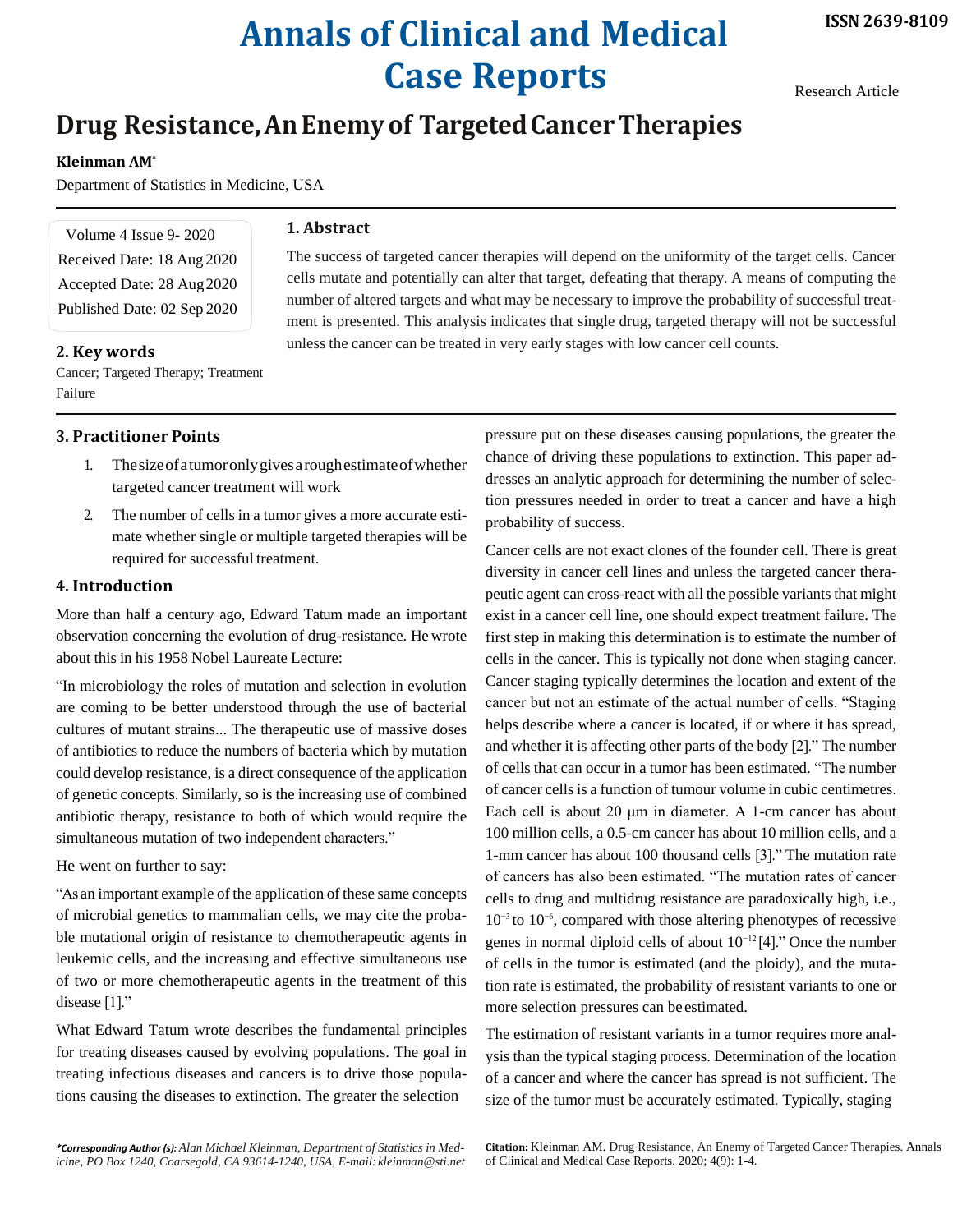is not this precise. "T1, T2, T3, T4: Refers to the size and/or extent of the main tumor. The higher the number after the T, the larger the tumor or the more it has grown into nearby tissues. T's may be further divided to provide more detail, such as T3a and T3b [5]." Likewise, not only must the size of the primary tumor must be accurately estimated, the number of cancer cells in any metastasis and in lymph nodes must be accurately estimated in order to give a good estimate of the number of resistant variants that exist in that population.

#### **5. Materials & Methods**

This analysis is based on the mathematical equations derived in references [6, 7]. The mathematics used and the complete derivation of the equations used to derive the figures which describe the probabilities of resistant variants in a cancer cell population is shown in these two references. These equations were derived to explain the evolution of anti-microbial drug-resistance for the treatment of infectious diseases but with slight modification, these equations are applicable to the evolution of cancer treatment targeted therapy. Drug resistance in both infectious disease treatment and cancer treatment can fail due to the process of random mutation and natural selection. In order for a bacterial population or cancer cell population to evolve resistance, it must do so by accumulating resistance (beneficial) mutations. This process consists of a cycle of beneficial mutation followed by amplification of that mutation (the increase in the number of those members with the beneficial mutation in order to improve the probability of the next beneficial mutation occurring. In order to better understand this process, a simple analogy can bemade.

A simple analogy of random mutation and natural selection can be made by imagining that your family must win two lotteries in order to survive. The probability of winning each lottery is 1 in a million. For you to win both lotteries, that probability is 1 in a million times 1 in a million, 1 in a trillion! A very low probability indeed. But let's say that you are lucky enough to win one of the lotteries. You have won one of the lotteries and you are now very wealthy. This wealth allows you to raise a very large family. Now, all your descendants start buying tickets to the second lottery. When you have enough descendants, you have a reasonable probability that one of these descendants will win the second lottery for your family.

We can then apply this principle to random mutation and natural selection. Assume a population requires mutations A, B, and C, to evolve resistance to a drug. Some lucky member of that population gets mutation A. That member must amplify (increase in number) to improve the probability of mutation B occurring on one of its members that already has mutation A. When some lucky member with mutation A gets mutation B, a new sub-population is started of variants which have both mutations A and B. That member with mutations A and B must again amplify to improve the probability of mutation C occurring on one of its members. The reason why amplification must occur between each evolutionary step is to improve the joint probability (the probability of the two beneficial mutations events occurring in a single lineage). When Edward Tatum says, "The therapeutic use of massive doses of antibiotics to reduce the numbers of bacteria which by mutation could develop resistance, is a direct consequence of the application of genetic concepts.", is that if you inhibit A from amplifying, you will have a low probability of B mutation occurring on a member with mutation A.

If one considers the situation where two selection pressures are applied to a population. Let one drug require mutations A, B, and C, and the other drug requires mutations X, Y, and Z for adaptation. Even is some lucky member gets a beneficial mutation, A for the first drug, the second drug interferes with the amplification of that mutation. And if some lucky member gets a beneficial mutation X, for the second drug, the first drug interferes with the amplification of that mutation. These principles can be applied to cancer treatments to determine the number of selection pressures necessary to have a reasonable probability of successful treatment.

The fundamental governing mathematical equation for the probability that a particular mutation will occur was derived in reference [6] and is:

#### $P(X) = (1 - (1 - P(Beneficial)\mu)^N)$

where X is the particular beneficial mutation, P(Beneficial) is the probability of all the possible mutations which could occur at the given site that the beneficial mutation occurs, µ is the mutation rate, and N is the total number of replications of the particular variant that would benefit from mutation X occurring on one of its members. The derivation done in reference [6] was based on the assumption that the replicator was haploid so that each replication of a member was equal to a replication of the genome. However, cancer cells are diploid (or possibly even polyploid). The implication of this is that every cell replication in a cancer represents at least two genome replications and therefore, a population of 100,000 cancer cells would have  $200,000$  genome replications and  $N=200,000$  in this probability calculation. The probability equations for two and three simultaneous selection pressures are derived and plotted in reference [7] and displayed in the results section. These equations apply to every site in the genome so that if a beneficial mutation can occur at any site, this mathapplies.

#### **6. Results**

The following figures are from reference [6, 7] and are used to calculate the probability of a particular variant occurring as a function of the number of replications of that site (genome) and a given beneficial mutation rate  $(P(Beneficial)\mu)$ . Note that if we assume the cancer is diploid, the number of replications (N) of the DNA will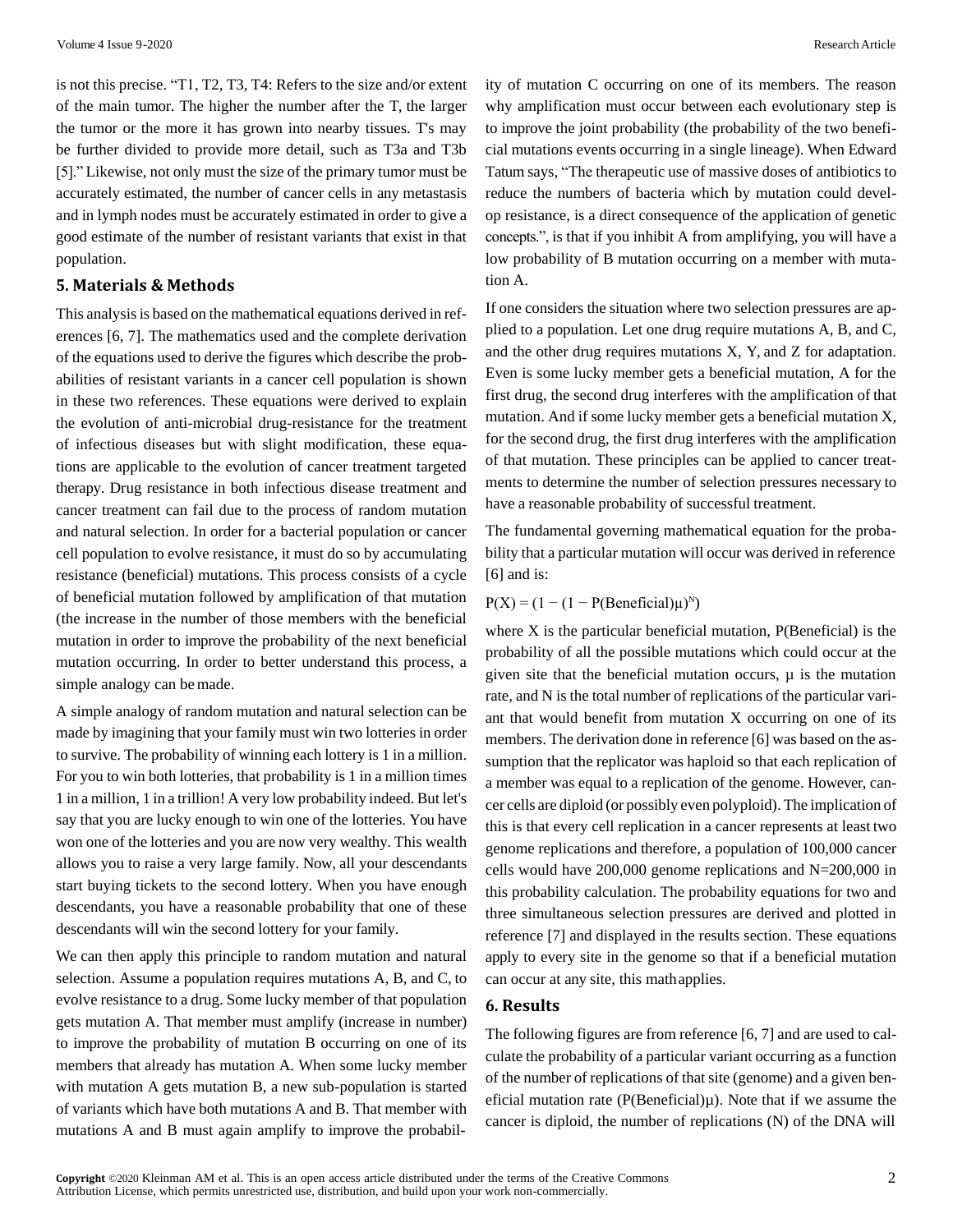be twice the number of cells. If the cancer cells are polyploid, the number of replications will be the number of cells times the ploidy of the cells. The probability curves as a function of the number of replications of the genome and mutation rate as a parameter are displayed below (Figure 1).



**Figure 1**: Probability curves for a particular mutation occurring as a function of n, the number of replications for various values of  $P(Beneficial)\mu$ .

Figure 1 gives the probability of a particular mutation occurring as a function of the number of replications of the particular genome with the beneficial mutation rate as a parameter. These curves give the probability that a cancer cell variant will exist in the tumor cell population with a beneficial mutation to single targeted therapy (Figure 2).



**Figure 2**: Probability curves for two mutations occurring as a function of n, the number of replications for various values of P(Beneficial)µ.

Figure 2 gives the probability of two particular mutations occurring as a function of the number of replications of the particular genome again with the beneficial mutation rate as a parameter. These curves give the probability that a cancer cell variant will exist in the tumor cell population with beneficial mutations to two targeted therapy or two beneficial mutations to a single targeted therapy (Figure 3).



Figure 3: Probability curves for three mutations occurring as a function of n, the number of replications for various values of P(Beneficial)µ.

Figure 3 gives the probability of three particular mutations occurring as a function of the number of replications of the particular genome and yet again, with the beneficial mutation rate as a parameter. These curves give the probability that a cancer cell variant will exist in the tumor cell population with beneficial mutations to three targeted therapy or three beneficial mutations to a single targeted therapy.

# **7. The Interpretation and Meaning of the Probability Curves**

The above probability curves give important information about the diversity of the cancer cells in a tumor. Consider the properties of the tumor when the mutation rate is  $10^{-6}$  and a tumor DNA replication count of  $10^{+6}$ . The probability of that particular mutation occurring from figure 1 is about 0.6. In other words, from an initial founder cell in the tumor which now has  $5*10^{+5}$  descendants (assuming diploid cells) and therefore  $10^{+6}$  genome replications, there is a high probability that every possible base substitution has occurred at every site in the DNA in some member of that population. Some of those mutations will be detrimental, others will be neutral, and still, others may be beneficial to the cancer cell and cause the failure of the targeted therapy used to try to kill those cells. The mutation rate of  $10<sup>6</sup>$  and a tumor size of 0.5cm<sup>3</sup> will have more than enough cells for there to be resistant variants already existing in that population. Even if that tumor was near the skin surface, it would be highly unlikely to identify this tumor strictly by palpation. As that tumor grows (all the variants are replicating), more mutations are being accumulated by the different variants in that population. Consider the distribution of different variants when the population size reaches  $5*10^{+8}$  descendants (again assuming diploid cells) and therefore  $10^{+9}$  genome replications.

When the population size reaches  $5*10^{+8}$  (10<sup>+9</sup> genome replications), from figure 2, and again with a mutation rate of  $10<sup>-6</sup>$ , we get the probability of the particular mutations occurring of 0.6. The implication of this is that every possible base substitution has again occurred on each of the variants in this population. Again, some of those mutations will be detrimental, others will be neutral, and some will be beneficial to the cancer cell to any possible selection pressure used to try to kill these cells. In some cases, a second beneficial mutation for a particular drug can occur on a member that has the first beneficial mutation or a beneficial mutation for one drug can occur on a member that already has a beneficial mutation for a second drug. And this can occur in a population that will fit in a 5cm<sup>3</sup> volume.

If this analysis continues for the third mutation as illustrated in figure 3, the number of DNA replications goes to about  $10^{+18}$  replications for a mutation rate of  $10<sup>-6</sup>$ . The magnitude of these numbers should sound familiar because 3 drug therapy is what is required to give a durable treatment of HIV.